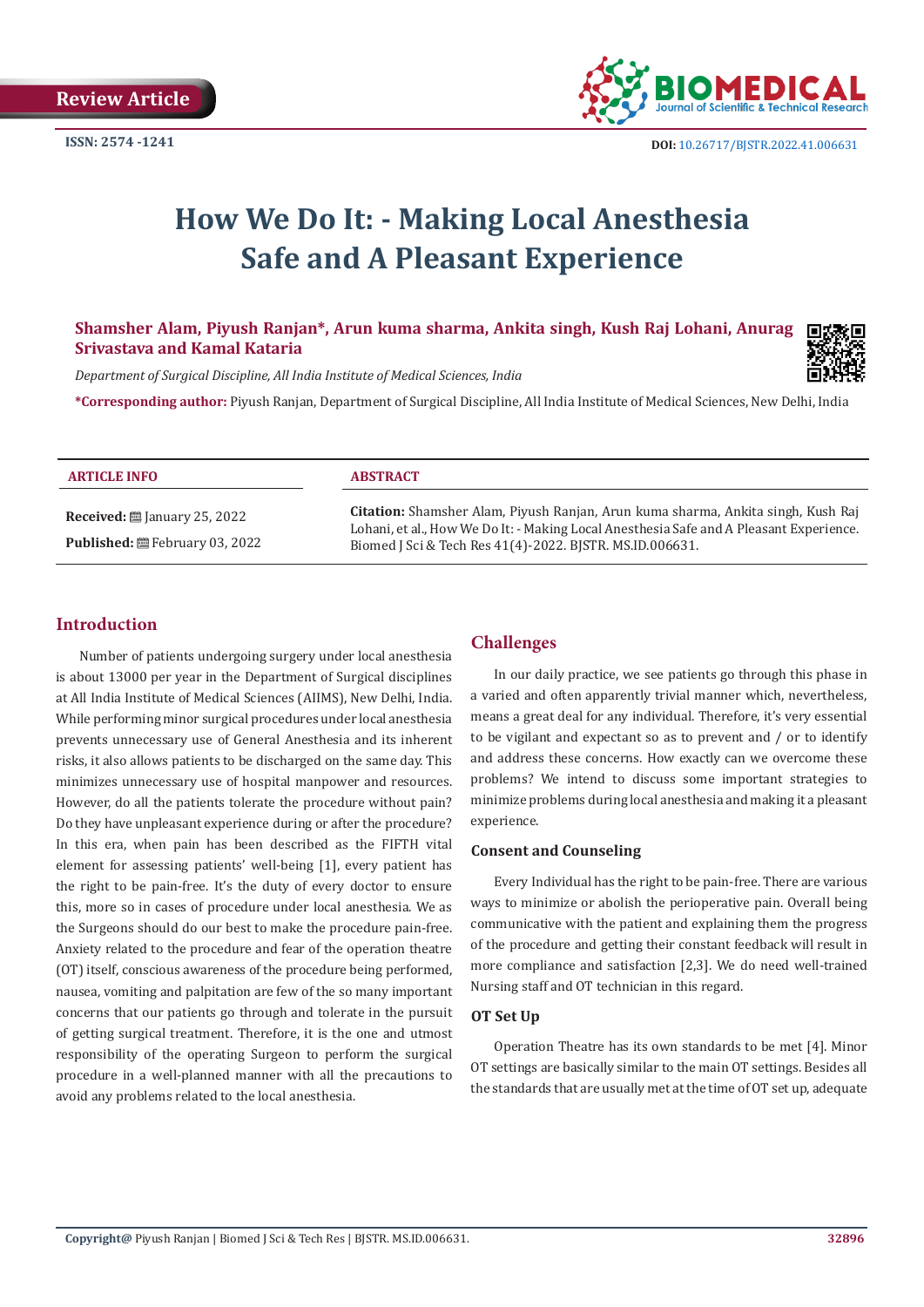illumination is the key to any successful operative procedure. It saves time and prevents unnecessary tissue damage.

#### **Patient Selection**

It is a well-known paradigm to any medical care personnel that medical acumen has its success when proper treatment is given to suitable patient at the right time [5]. We need to select patients who are fit for local anesthesia. Patients with coronary artery disease or compromised respiratory status or even patients with high BMI though feasible might not be able to tolerate even the minor stress of pain during day care procedure [6-9]. Hence, those candidates would better undergo procedure under General anesthesia with specialized Anesthetists team. Therefore, we usually avoid local anesthesia in patients like in the extremes of ages, with obesity, patients with uncontrolled hypertension, other cardiovascular disease and those with compromised respiratory status.

#### **Preparation**

Before taking patient to the operation theatre, we should be cognizant of the comorbidities of the patients and any medications patients is taking like anticoagulants, antidiabetic, antihypertensive medications etc. We should be aware of any allergic reactions to Local Anesthesia (LA) in the past. We should always try to keep the Anesthesiologist in the loop for any immediate help that might be needed. Intravenous (IV) cannula, IV fluids, analgesics, oxygen supply and lifesaving drugs and intubation set should always be available in the vicinity, irrespective of the procedure we perform.

### **Pleasant Anesthesia**

There are certain mechanisms by which we can prevent the pain cycle itself to start.

#### **a) Dermal Analgesia**

Eutectic Mixture of Local Anesthetics (EMLA) cream contains topical lidocaine and prilocaine as active ingredients [10,11]. This has been commonly practiced in plastic surgery before harvesting skin grafts. It should be used 30 minutes to 1 hour before surgery as topical anesthesia [12]. It works by stabilizing the neuronal membrane by suppression of the ionic fluxes providing dermal analgesia in the vicinity of pain receptor and nerve endings [10]. EMLA cream also decreases the dose of injectable local anesthetic drugs [13].

# **b) Infiltrating Needle**

Wide bore needle causes more pain at the time of infiltration. In our set up, we usually use 26-gauge needle for infiltration. We have learnt from our experience at AIIMS that cold needle causes numbness, soothing effect and less pain during the procedure. We usually keep the needle in the freezer compartment an hour before use.

#### **c) Pre-Oxygenation**

Oxygen: - The aim of oxygen supplementation is to increase pulmonary oxygen reserve by raising the functional residual capacity. Thereby, in the event of a decrease in cardiovascular or respiratory function such as arrhythmia, hypotension or bronchospasm, oxygen transport is already optimal and there is enough time to secure the airway if the need arises [14].

#### **Energy Sources**

Various modalities of new energy sources are available. Judicious use of these energy sources can help in minimizing complications like intra-operative bleeding or post-operative hematoma. Energy sources are usually not used in minor procedure under local anesthesia. In cases operated under local anesthesia, incision is usually small and the limited exposure precludes easy control of hemorrhage lest the bleeding occurs. Therefore, we routinely use energy sources [monopolar or bipolar electrocautery] which helps to reduce the operative time, blood loss and excessive tissue damage which may occur in the struggle to secure bleeders [15].

# **Support and Conscious Awareness**

It has been well-known fact that proper patient communication and assurance is the best way not only to best support the patient but also to avoid unnecessary medicolegal issues [2,3]. Counselling is also very important part of local anesthesia. We generally counsel the patient what to expect during and after the procedure including the expected pain during infiltration of local anesthesia. Occasionally, patients might feel little pain despite full analgesia. Patients might also feel some traction/tugging sensation during the procedure. The other important aspect is that patient may feel pressure effect. Patient remains awake throughout the procedure, and hence, they may feel undue pressure when the Surgeons or the assistants put their hand to rest on patient's body around the operative site.

# **Regional Blocks**

Majority of the procedures are better operated with regional block [16]. Regional block is usually indicated in local procedures requiring wider surgical field [17]. However, the procedure is technically demanding. At our center, we usually practice ankle block, wrist block and digital block.

# **a) Ankle block**

Ankle block is essentially the block of four terminal branches of the sciatic nerve viz. deep & superficial peroneal nerve, tibial and sural nerve and one cutaneous branch of the femoral nerve [18]. Ankle block is very safe and highly effective for a wide variety of procedures on the feet and toes. In our centre we usually do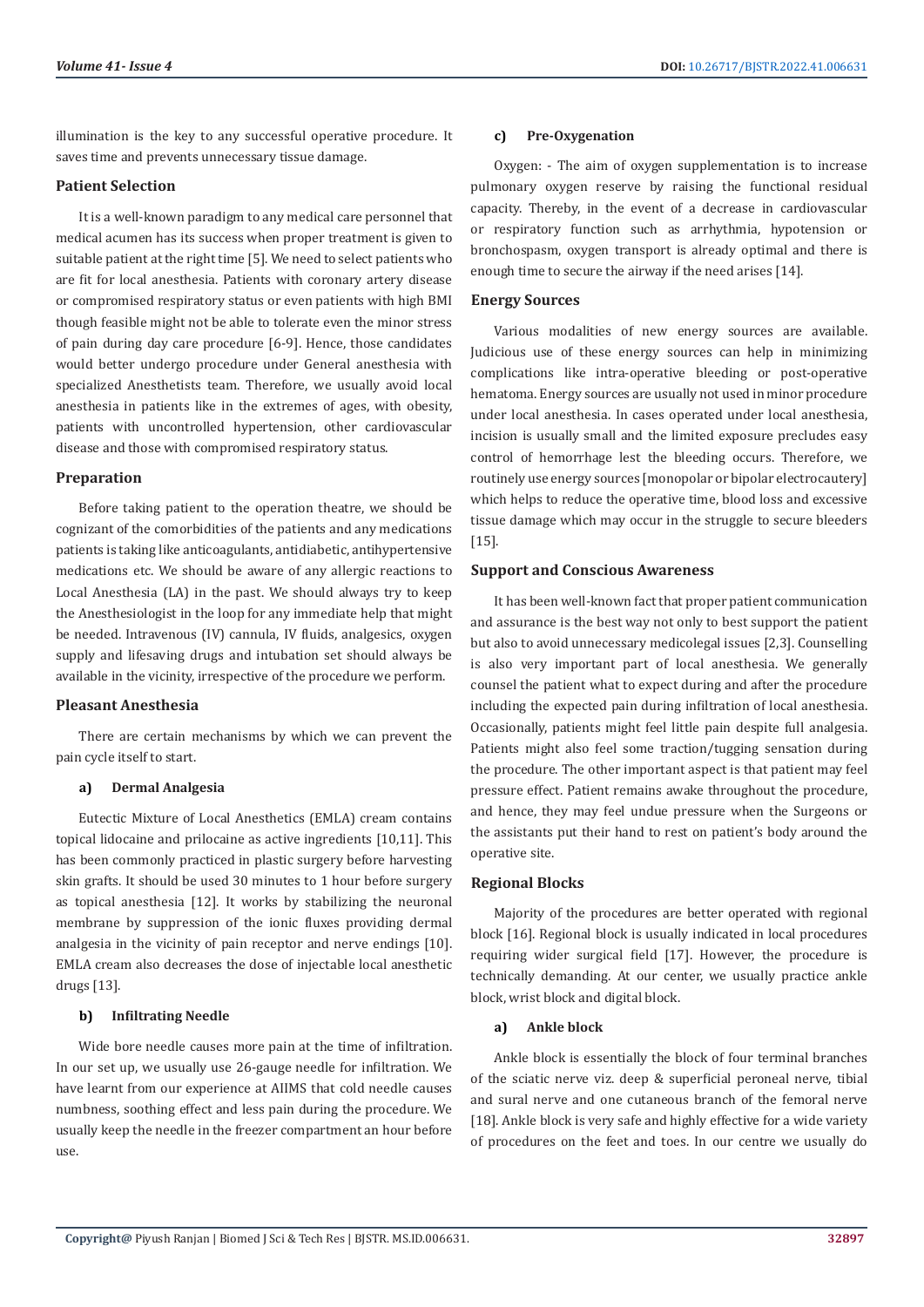dressing, debridement and amputation of gangrenous toes and forefoot, and skin grafting over raw area of foot and toes under ankle block. Blocks are done just proximal to the level of malleoli, above the ankle joint using surface anatomical landmarks for the respective nerves [18].

#### **b) Wrist block**

Wrist block is essentially a block of radial nerve, ulnar nerve and median nerve [19]. Wrist block is performed for surgery of hand and fingers.

#### **c) Digital block**

Digital block is the technique of blocking the nerve of the digits to achieve anesthesia of fingers. This technique is commonly used for a wide variety of minor surgical procedure of digits such as partial excision for ingrowing nail, excision of corn, excision of cyst, amputation of digits for gangrene of digit, dressing and debridement of wound over digits. Combination of LA with epinephrine has been found to be safe [20,21], however, it has to be used with extra precautions.

# **Know Your Drugs and Side Effects**

Local anesthetic agents are broadly categorized into two groups; Benzoic acid esters that includes procaine, tetracaine etc. and Acid amides that include articaine, lidocaine, bupivacaine, prilocaine, ropivacaine etc [22]. At our center, lidocaine and bupivacaine are mainly used and will be the focus of further discussion.

#### **a) Lidocaine [Xylocaine]**

Lidocaine has rapid onset of action [< 2 minutes] and acts for medium duration of about 30-60 minutes (longer with epinephrine) [23]. Maximum safe dose without vasoconstrictor is 3mg/kg body weight [maximum up to 300mg]. Whereas, maximum safe dose with vasoconstrictor is 7mg/kg body weight [up to 500mg] [24]. We generally use 2% lidocaine at our center. One ml of 2% lidocaine contains 20 mg of lidocaine. So we can use 15 ml of 2% lidocaine as maximum safe dose without vasoconstrictor and 25 ml of 2% lidocaine with vasoconstrictors for a standard Indian male. We usually use xylocaine 2% with adrenaline 1: 2,00,000. One ml of this solution contains 20 mg of lidocaine and 5 micrograms of adrenaline.

#### **b) Mechanism of Action**

Lidocaine alters signal conduction in neurons by blocking the fast voltage gated sodium [Na+] channels in the neuronal cell membrane that are responsible for signal propagation [25]. With sufficient blockage, the membrane of postsynaptic neuron will not depolarize and will thus fail to transmit an action potential. This creates the anaesthetic effect by not merely preventing pain signal

from propagating to the brain but by aborting their generation in the first place itself.

#### **c) Side effects**

Common side effects include nausea, dizziness, bruising, redness, Itching or swelling where the medication is injected. Unlikely but serious side effects include CNS related side effects such as drowsiness, mental/mood changes, ringing in the ears, vision changes, headache, tremors, numbness [24]. Cardiovascular related side effects are bradycardia, hypotention and cardiovascular collapse which may lead to cardiac arrest [26]. Allergic reactions have also been noted as characterized by cutaneous lesions such as urticaria, edema or anaphylactoid reaction [27].

# **d) Bupivacaine**

Other commonly used local anesthetics is Bupivacaine. Its onset of action is about 5-10 minutes [23]. Duration of action of Bupivacaine without vasoconstrictor is about 200 minutes and with vasoconstrictor is about 540 minutes [23]. Maximum safe dose of plain Bupivacaine is 2mg/kg body weight and with vasoconstrictor it is 2.5 mg/kg body weight [28]. We generally use 0.5% bupivacaine. 1ml contains 5mg of bupivacaine. Its mechanism of action is essentially similar to that of Lidocaine. Common side effects of Bupivacaine includes nausea, vomiting, chills or shivering, headache, backache, dizziness, problems with sexual function, restlessness, anxiety, ringing in the ears, blurred vision, tremors, constipation, low blood pressure, etc [29]. We should avoid use of bupivacaine during pregnancy and lactation because it harms the fetus and also gets concentrated in breast milk and may harm the nursing baby. Overall precautions that we routinely take into consideration to avoid these preventable side effects of local anesthetics are proper dose calculation, prior testing of sensitivity and aspiration prior to injection so as to ensure local anaesthetics are not being injected into blood vessels.

# **Additional Medications**

# **a) Non-Steroidal Anti-inflammatory Drugs (NSAIDS)**

Non-Steroidal Anti-inflammatory Drugs can be used along with L.A. in the patients where LA alone is not sufficient to control pain despite administrating maximum safe dose [30] or situations where local anesthetics cannot be administered at the whole area of interest.

#### **b) Bicarbonates**

In case of abscess, cellulitis and inflamed tissues, the tissue pH is acidic. In acidic pH lidocaine and bupivacaine do not work [31]. Therefore, the use of bicarbonates along with lidocaine or bupivacaine helps to make the medium alkaline, so that the local anesthetics may be effective in such scenarios.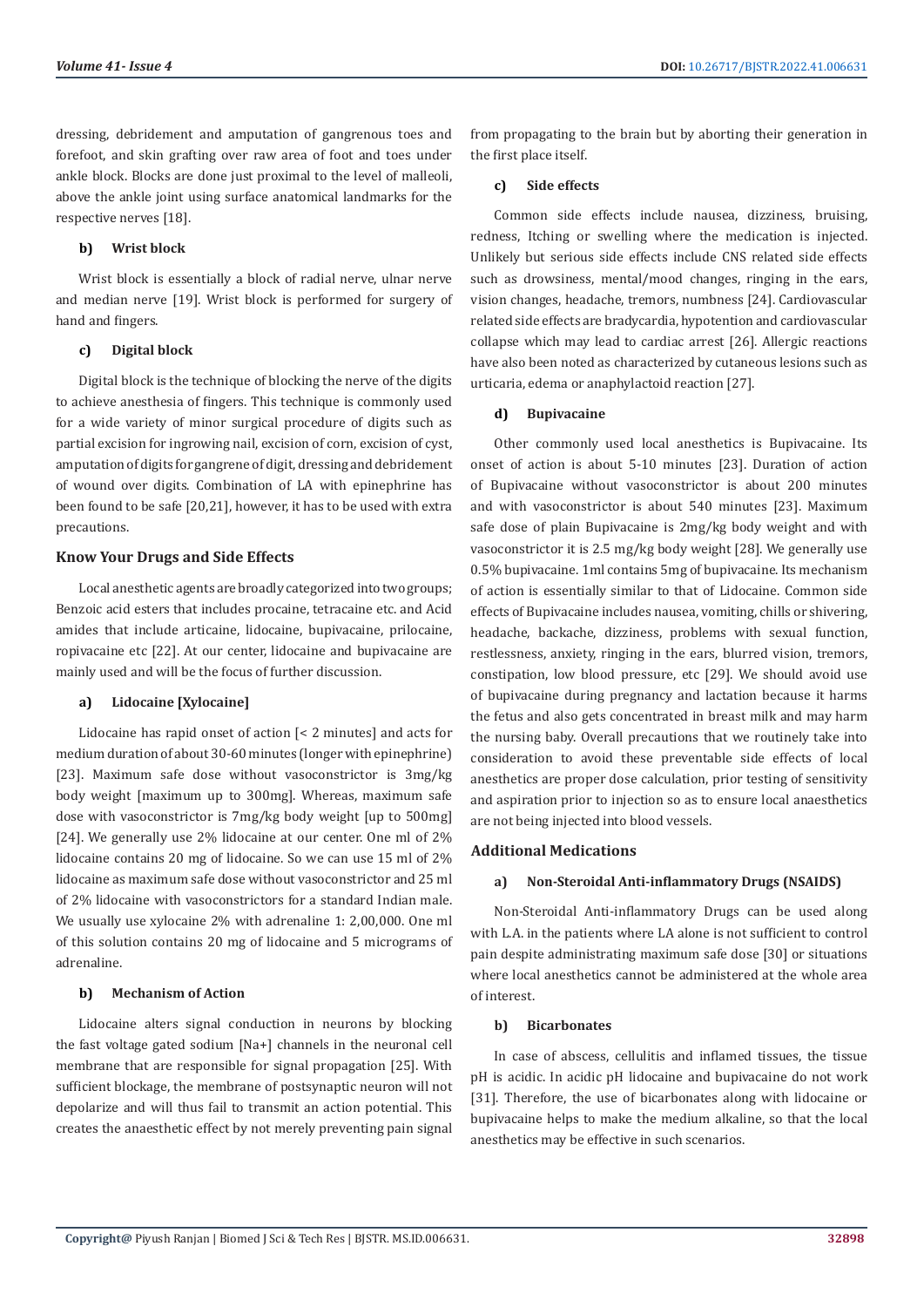#### **c) Anti-Emetics**

Anti-emetics can be added pre-emptively or as on demand basis.

#### **Essential Care**

Any surgical procedures in the day care procedure under local anesthesia needs essential care. Besides the specific considerations mentioned previously, every patient needs special attention throughout the course of procedure to address their specific concerns. It's essential that all the patients undergo vitals monitoring with at least pulse rate and saturation throughout the procedure. Oxygen supply can be provided to anxious patients or those with cardiovascular, respiratory or other comorbidities. Maintenance Intravenous fluid should be administered to replace insensible loss in day care procedures that are expected to take longer duration [32]. Even after the procedure it is essential to hold the patient and make her/him sit down or leave the patient to the attender to avoid any sudden hypotension or fall of the patient. On should never neglect patient's complaints of any problems like dizziness following the procedure. One should always be aware of the possible side effects of local anesthetics. Therefore, Proper teamwork with the Nursing and OT staff with routine habit of taking into considerations the minute details during the surgery is the key to providing a safe and pleasurable local anesthesia for any day care procedures.

# **References**

- 1. [Morone NE, Weiner DK \(2013\) Pain as the fifth vital sign: exposing the](https://pubmed.ncbi.nlm.nih.gov/24145043/)  [vital need for pain education. Clin Ther 35\(11\): 1728-1732.](https://pubmed.ncbi.nlm.nih.gov/24145043/)
- 2. [Levinson W, Hudak P, Tricco AC \(2013\) A systematic review of surgeon](https://pubmed.ncbi.nlm.nih.gov/23867446/)[patient communication: strengths and opportunities for improvement.](https://pubmed.ncbi.nlm.nih.gov/23867446/)  [Patient Educ Couns 93\(1\): 3-17.](https://pubmed.ncbi.nlm.nih.gov/23867446/)
- 3. [Richards J, McDonald P \(1985\) Doctor-patient communication in](https://pubmed.ncbi.nlm.nih.gov/4067961/)  [surgery. J R Soc Med Nov 78\(11\): 922-924.](https://pubmed.ncbi.nlm.nih.gov/4067961/)
- 4. [Humphreys H, Coia JE, Stacey A, Thomas M, Belli AM, et al. \(2012\)](https://pubmed.ncbi.nlm.nih.gov/22192171/)  [Guidelines on the facilities required for minor surgical procedures and](https://pubmed.ncbi.nlm.nih.gov/22192171/)  [minimal access interventions. J Hosp Infect 80\(2\): 103-109.](https://pubmed.ncbi.nlm.nih.gov/22192171/)
- 5. [Ziegelmann M, Köhler TS, Bailey GC, Miest T, Alom M, et al. \(2017\)](https://pubmed.ncbi.nlm.nih.gov/28904893/)  [Surgical patient selection and counseling. Transl Androl Urol 6\(4\): 609-](https://pubmed.ncbi.nlm.nih.gov/28904893/) [619.](https://pubmed.ncbi.nlm.nih.gov/28904893/)
- 6. [Duggappa DR, Rao GV, Kannan S \(2015\) Anaesthesia for patient with](https://www.ncbi.nlm.nih.gov/pmc/articles/PMC4613404/)  [chronic obstructive pulmonary disease. Indian J Anaesth 59\(9\): 574-](https://www.ncbi.nlm.nih.gov/pmc/articles/PMC4613404/) [583.](https://www.ncbi.nlm.nih.gov/pmc/articles/PMC4613404/)
- 7. [Middlehurst RJ, Gibbs A, Walton G \(1999\) Cardiovascular risk: the safety](https://www.ncbi.nlm.nih.gov/pmc/articles/PMC2149004/)  [of local anesthesia, vasoconstrictors, and sedation in heart disease.](https://www.ncbi.nlm.nih.gov/pmc/articles/PMC2149004/)  [Anesth Prog 46\(4\): 118-123.](https://www.ncbi.nlm.nih.gov/pmc/articles/PMC2149004/)
- 8. [Godzieba A, Smektała T, Jędrzejewski M, Sporniak Tutak K \(2014\) Clinical](https://pubmed.ncbi.nlm.nih.gov/24608362/)  [assessment of the safe use local anaesthesia with vasoconstrictor agents](https://pubmed.ncbi.nlm.nih.gov/24608362/)  [in cardiovascular compromised patients: A systematic review. Med Sci](https://pubmed.ncbi.nlm.nih.gov/24608362/)  [Monit Int Med J Exp Clin Res 20: 393-398.](https://pubmed.ncbi.nlm.nih.gov/24608362/)
- 9. (2018) Local Anesthetics: Review of Pharmacological Considerations.
- 10. [Ehrenström Reiz GM, Reiz SL Emla \(1982\) a eutectic mixture of local](https://pubmed.ncbi.nlm.nih.gov/7158268/)  [anaesthetics for topical anaesthesia. Acta Anaesthesiol Scand 26\(6\):](https://pubmed.ncbi.nlm.nih.gov/7158268/)  [596-598.](https://pubmed.ncbi.nlm.nih.gov/7158268/)
- 11. [Daneshkazemi A, Abrisham SM, Daneshkazemi P, Davoudi A \(2016\) The](https://pubmed.ncbi.nlm.nih.gov/27746520/) [efficacy of eutectic mixture of local anesthetics as a topical anesthetic](https://pubmed.ncbi.nlm.nih.gov/27746520/) [agent used for dental procedures: A brief review. Anesth Essays Res](https://pubmed.ncbi.nlm.nih.gov/27746520/) [10\(3\): 383-387.](https://pubmed.ncbi.nlm.nih.gov/27746520/)
- 12. [Priyadarshi V, Puri A, Singh JP, Mishra S, Pal DK, et al. \(2015\) Meatotomy](https://pubmed.ncbi.nlm.nih.gov/25657548/) [using topical anesthesia: A painless option. Urol Ann 7\(1\): 67-70.](https://pubmed.ncbi.nlm.nih.gov/25657548/)
- 13. [Kumar M, Chawla R, Goyal M \(2015\) Topical anesthesia. J Anaesthesiol](https://pubmed.ncbi.nlm.nih.gov/26702198/) [Clin Pharmacol 31\(4\): 450-456.](https://pubmed.ncbi.nlm.nih.gov/26702198/)
- 14. [Nimmagadda U, Salem MR, Crystal GJ \(2017\) Preoxygenation: Physiologic](https://pubmed.ncbi.nlm.nih.gov/28099321/) [Basis, Benefits, and Potential Risks. Anesth Analg 124\(2\): 507-517.](https://pubmed.ncbi.nlm.nih.gov/28099321/)
- 15. [Dubiel B, Shires PK, Korvick D, Chekan EG \(2010\) Electromagnetic](https://pubmed.ncbi.nlm.nih.gov/21133953/) [energy sources in surgery. Vet Surg VS 39\(8\): 909-924.](https://pubmed.ncbi.nlm.nih.gov/21133953/)
- 16. [Cozowicz C, Poeran J, Zubizarreta N, Mazumdar M, Memtsoudis SG](https://pubmed.ncbi.nlm.nih.gov/26650430/) [\(2016\) Trends in the Use of Regional Anesthesia: Neuraxial and](https://pubmed.ncbi.nlm.nih.gov/26650430/) [Peripheral Nerve Blocks. Reg Anesth Pain Med 41\(1\): 43-49.](https://pubmed.ncbi.nlm.nih.gov/26650430/)
- 17. Hutschenreuter K (1977) [Indications and contraindications of regional anesthesia (author's transl)]. Langenbecks Arch Chir 345: 487-492.
- 18. [Wooden SR, Sextro PB \(1990\) The ankle block: anatomical review and](https://pubmed.ncbi.nlm.nih.gov/2343709/) [anesthetic technique. AANA J 58\(2\): 105-111.](https://pubmed.ncbi.nlm.nih.gov/2343709/)
- 19. [Leversee JH, Bergman JJ \(1981\) Wrist and digital nerve blocks. J Fam](https://pubmed.ncbi.nlm.nih.gov/7276851/) [Pract 13\(3\): 415-421.](https://pubmed.ncbi.nlm.nih.gov/7276851/)
- 20. [Sylaidis P, Logan A \(1998\) Digital blocks with adrenaline. An old dogma](https://pubmed.ncbi.nlm.nih.gov/9571472/) [refuted. J Hand Surg Edinb Scotl. 23\(1\): 17-19.](https://pubmed.ncbi.nlm.nih.gov/9571472/)
- 21. [Ilicki J \(2015\) Safety of Epinephrine in Digital Nerve Blocks: A Literature](https://pubmed.ncbi.nlm.nih.gov/26254284/) [Review. J Emerg Med 49\(5\): 799-809.](https://pubmed.ncbi.nlm.nih.gov/26254284/)
- 22. [Becker DE, Reed KL \(2012\) Local Anesthetics: Review of Pharmacological](https://pubmed.ncbi.nlm.nih.gov/22822998/) [Considerations. Anesth Prog 59\(2\): 90-102.](https://pubmed.ncbi.nlm.nih.gov/22822998/)
- 23. [Jung RM, Rybak M, Milner P, Lewkowicz N \(2017\) Local anesthetics and](http://www.jpccr.eu/Local-anesthetics-and-advances-in-their-nadministration-an-overview,75153,0,2.html) [advances in their administration - an overview. J Pre-Clin Clin Res 11\(1\):](http://www.jpccr.eu/Local-anesthetics-and-advances-in-their-nadministration-an-overview,75153,0,2.html) [94-101.](http://www.jpccr.eu/Local-anesthetics-and-advances-in-their-nadministration-an-overview,75153,0,2.html)
- 24. [Weinberg L, Peake B, Tan C, Nikfarjam M \(2015\) Pharmacokinetics and](https://www.wjgnet.com/2218-6182/full/v4/i2/17.htm) [pharmacodynamics of lignocaine: A review. World J Anesthesiol 4\(2\):](https://www.wjgnet.com/2218-6182/full/v4/i2/17.htm) [17-29.](https://www.wjgnet.com/2218-6182/full/v4/i2/17.htm)
- 25. Goodman & Gilman's the pharmacological basis of therapeutics NLM Catalog.
- 26. [Brown DL, Skiendzielewski JJ \(1980\) Lidocaine toxicity. Ann Emerg Med](https://www.ncbi.nlm.nih.gov/pmc/articles/PMC6068002/) [9\(12\): 627-629.](https://www.ncbi.nlm.nih.gov/pmc/articles/PMC6068002/)
- 27. [Meshram VS, Meshram PV, Lambade PN, Tiwari MS \(2015\) An Unusual](https://pubmed.ncbi.nlm.nih.gov/26266227/) [Complication with Use of Lignocaine: A Case Report. J Clin Diagn Res](https://pubmed.ncbi.nlm.nih.gov/26266227/) [JCDR 9\(6\): ZD14-5.](https://pubmed.ncbi.nlm.nih.gov/26266227/)
- 28. [Williams DJ, Walker JD \(2014\) A nomogram for calculating the maximum](https://pubmed.ncbi.nlm.nih.gov/24820093/) [dose of local anaesthetic. Anaesthesia 69\(8\): 847-853.](https://pubmed.ncbi.nlm.nih.gov/24820093/)
- 29. [Christie LE, Picard J, Weinberg GL \(2015\) Local anaesthetic systemic](https://e-safe-anaesthesia.org/e_library/13/Local_anaesthetic_systemic_toxicity.pdf) [toxicity. Contin Educ Anaesth Crit Care Pain 15\(3\): 136-142.](https://e-safe-anaesthesia.org/e_library/13/Local_anaesthetic_systemic_toxicity.pdf)
- 30. [Moran TC, Kaye AD, Mai AH, Bok LR2013\) Sedation, analgesia, and local](https://pubmed.ncbi.nlm.nih.gov/23479720/) [anesthesia: a review for general and interventional radiologists. Radiogr](https://pubmed.ncbi.nlm.nih.gov/23479720/) [Rev Publ Radiol Soc N Am Inc 33\(2\): E47-60.](https://pubmed.ncbi.nlm.nih.gov/23479720/)
- 31. [Ueno T, Tsuchiya H, Mizogami M, Takakura K \(2008\) Local anesthetic](https://www.ncbi.nlm.nih.gov/pmc/articles/PMC3218719/) [failure associated with inflammation: verification of the acidosis](https://www.ncbi.nlm.nih.gov/pmc/articles/PMC3218719/) [mechanism and the hypothetic participation of inflammatory](https://www.ncbi.nlm.nih.gov/pmc/articles/PMC3218719/) [peroxynitrite. J Inflamm Res 1: 41-48.](https://www.ncbi.nlm.nih.gov/pmc/articles/PMC3218719/)
- 32. [Arya VK \(2012\) Basics of fluid and blood transfusion therapy in](https://www.ncbi.nlm.nih.gov/pmc/articles/PMC3531000/) [paediatric surgical patients. Indian J Anaesth 56\(5\): 454-462.](https://www.ncbi.nlm.nih.gov/pmc/articles/PMC3531000/)